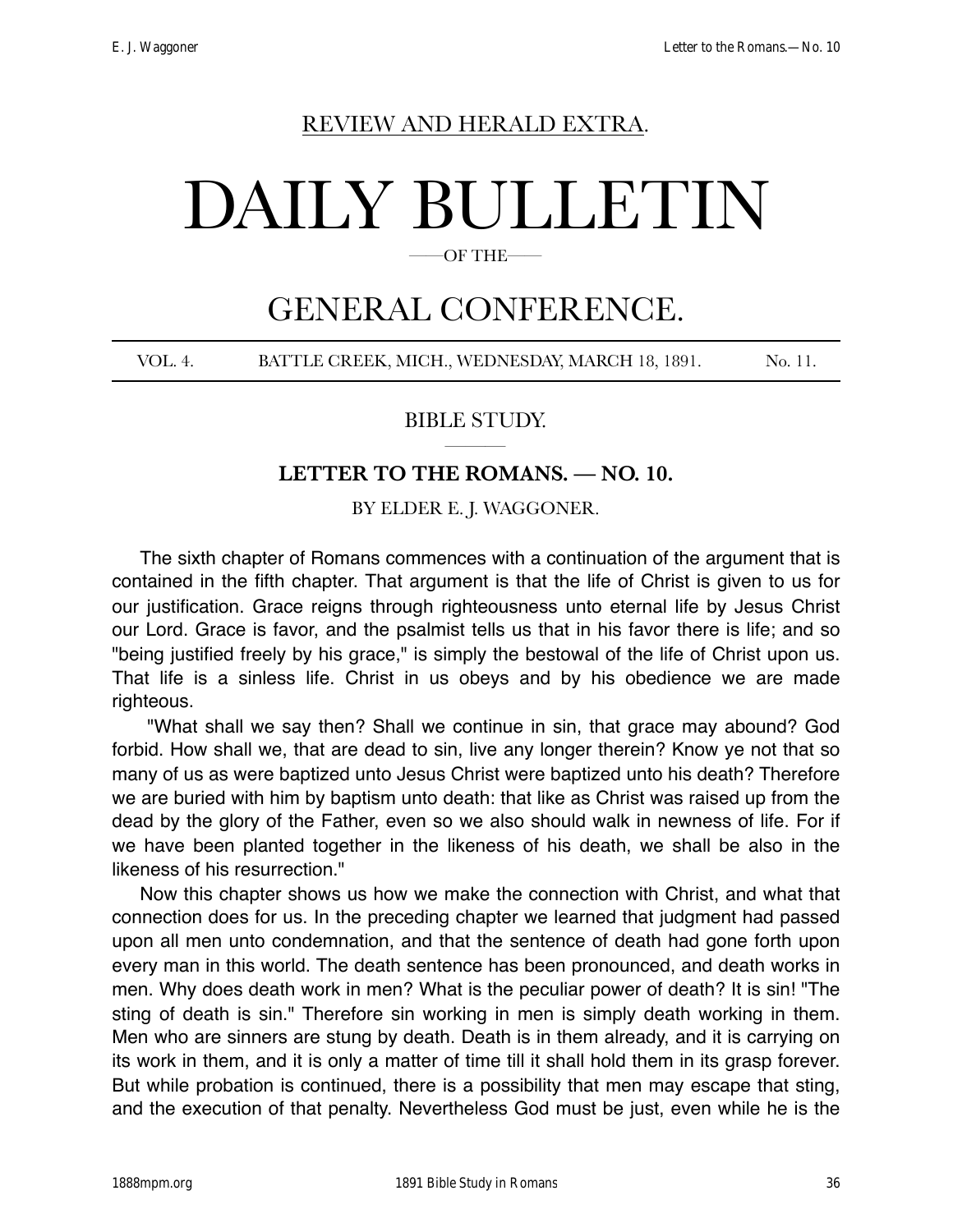justifier of them that believe on him. Sentence of death has been pronounced upon every man, and that sentence will be executed. Every man must die, because that all men have sinned.

But there is given to every man a choice as to when he will die. Christ died for all men. We can acknowledge his death and die in him and thus get his life; or on the other hand we may, if we wish, refuse to acknowledge him and die in ourselves. *But die we must.* Death has passed upon all men, and all men must die. The life of every man is forfeited, of ourselves we have no life at all.

The Scripture plainly says, "He that hath not the Son of God hath not life." 1 John 5:12. Now seeing that we are in that condition, when death claims her forfeit, what are we going to do? Don't you see that we are left lifeless? If I owe a thousand dollars, and I have just exactly a thousand dollars in my possession, when I pay that debt, I am left penniless, am I not? So it is with this life of ours. We all have a life here in our possession, but it does not belong to us. *It is forfeited to the law*. It does not belong to us at all. When the law exacts that forfeit, and that life of ours is gone, then there is nothing left to us but eternal death.

But Christ, the Son of God, has so much life in himself, that he can give life to every man and still have as much life left. He was not under any obligation to come to earth and go through the experience that he did. He had glory in heaven; he had the adoration of all the angels; he had riches and power: but he left them all, and even emptied himself of his glory and his honor; came to earth as a poor man, took upon himself the form of a servant, and was made in all things like unto those whom he came to save.

He worked out righteousness here in the flesh. What did he do it for? For himself? No, he did not have any need of it. He had riches to begin with. He had everything that he could have when he was in heaven. But here on earth, as a man, he worked out righteousness and eternal redemption *that he might give them to us.* That is the sole reason that brought him into the world. He has all that righteousness he wrought out here, and he will and does give it to men. So he paid the penalty of the law,—for himself? No! He had no sin, consequently the law had no claim upon him.

In the second letter to the Corinthians, chapter five, and verse twenty-one, the apostle Paul says: "For he hath made him to be sin for us, who knew no sin; that we might be made the righteousness of God in him." So it was that He suffered the penalty, not for himself, but for us. When we by faith lay hold on Christ, and become united with him, so that we are *identified* with him, then we have that life which he has to bestow.

But pay the penalty, suffer the forfeit, we must; for the law will exact the forfeit. But as I said before, we have the choice as to whether we will wait, and let the law take the forfeit from us, at a time when we will have nothing left after it is gone, or whether we will give over the forfeited life when we can take the life of Christ, and have it left after we have paid the forfeit.

Now how do we get hold of Christ? How do we get the benefit of that righteous life of his?—It is in the act of death. At what point is it that we touch Christ, and make the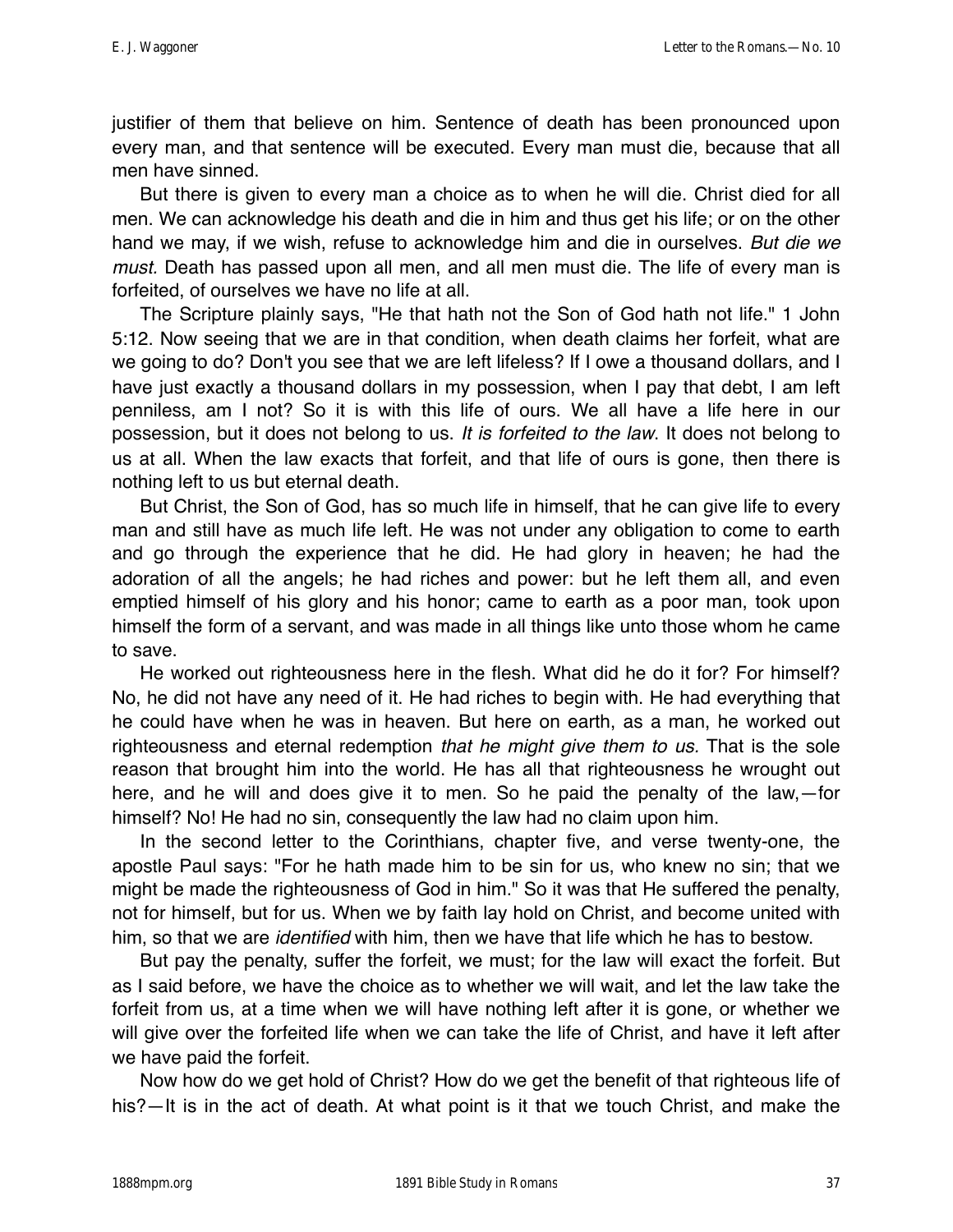connection? At what point in the ministry of Christ is it that he touches us, and affects the union?—It is at the lowest possible point where man can be touched, and that is death. In all points he is made like his brethren, so He takes the very lowest of these, the point of death,—and there it is, when we are actually dead, that we step into Christ.

The ceremony of baptism is simply the symbol of Christ's death and resurrection. Says Paul in Gal. 3:27, "For as many of you as have been baptized into Christ, have put on Christ." In Romans he says: "As many of us as were baptized into Jesus Christ, were baptized into his death." But if we died with Christ, we are bound and certain to live again; for Christ is alive. Here we can forcibly apply the words of Peter in Acts 2:24: "Whom God hath raised up, having loosed the pains of death: *because it was not possible that he should be holden of it."* It was utterly impossible that death should hold Christ. Therefore if we die with him, and in our death are united with him, *we shall also live with him.* The great thought around which the whole Bible clusters, is death and resurrection with Christ. IF WE DIE WITH HIM, WE SHALL LIVE AGAIN.

We die with Him,—when? Now! When we acknowledge our life forfeited, and give up all claims to that life, and everything that is connected with it, that very moment we die with Christ. Now what is this giving up of our life? Life stands for everything that a man has. It stands for everything that pertains to life. What is it, then, that pertains to the life that we naturally have in ourselves? It is sin! It is the lust of the flesh, and the lust of the eyes, and the pride of life. It is envy, malice, evil speaking, and evil thinking,—all these things make up the natural life, because we see that every man that has the natural life, has these things. They are a part of his life. They enter into the life of every man on earth.

When we come to that place where we see that we have those things, and are ready to give them up, and pay the forfeit, then it is that we can die with Christ, and take his sinless life in their stead. In yielding up that life of ours, we give up all these things, and when they are all given up, then we are dead with Christ. But just as surely as we give them up and die with Christ, just so surely must we be raised again, for *Christ is risen,* and we then walk in newness of life. That new life,—that newness of life which we have, is the life of Christ, and it is a SINLESS LIFE. Knowing this, "that our old man is crucified with him, that the *body of sin might be destroyed, that henceforth we might not serve sin."*

Here is the secret of all missionary effort. When a man comes to the point, where in very deed he reckons that he has no life of his own, and he gives up the forfeited life which he did have in his possession, and the life he lives in the flesh he lives by faith in the Son of God; then Christ is his life, and his life is *"hid with Christ in God."* He has been raised to newness of life by faith in the operation of God. What will he fear of what men will say of him? He will say to himself, It is not I, but Christ that liveth in me.

What will it matter to him if he is called to go to an unhealthful locality? His life has already been yielded up, so that death has no terrors for him. He goes willingly, *"not* taking his life in his hand," but leaving it in the keeping of Christ in God. If Christ, in whom his life is hid, wishes to allow him to sleep for a while, it is all right. Moreover he is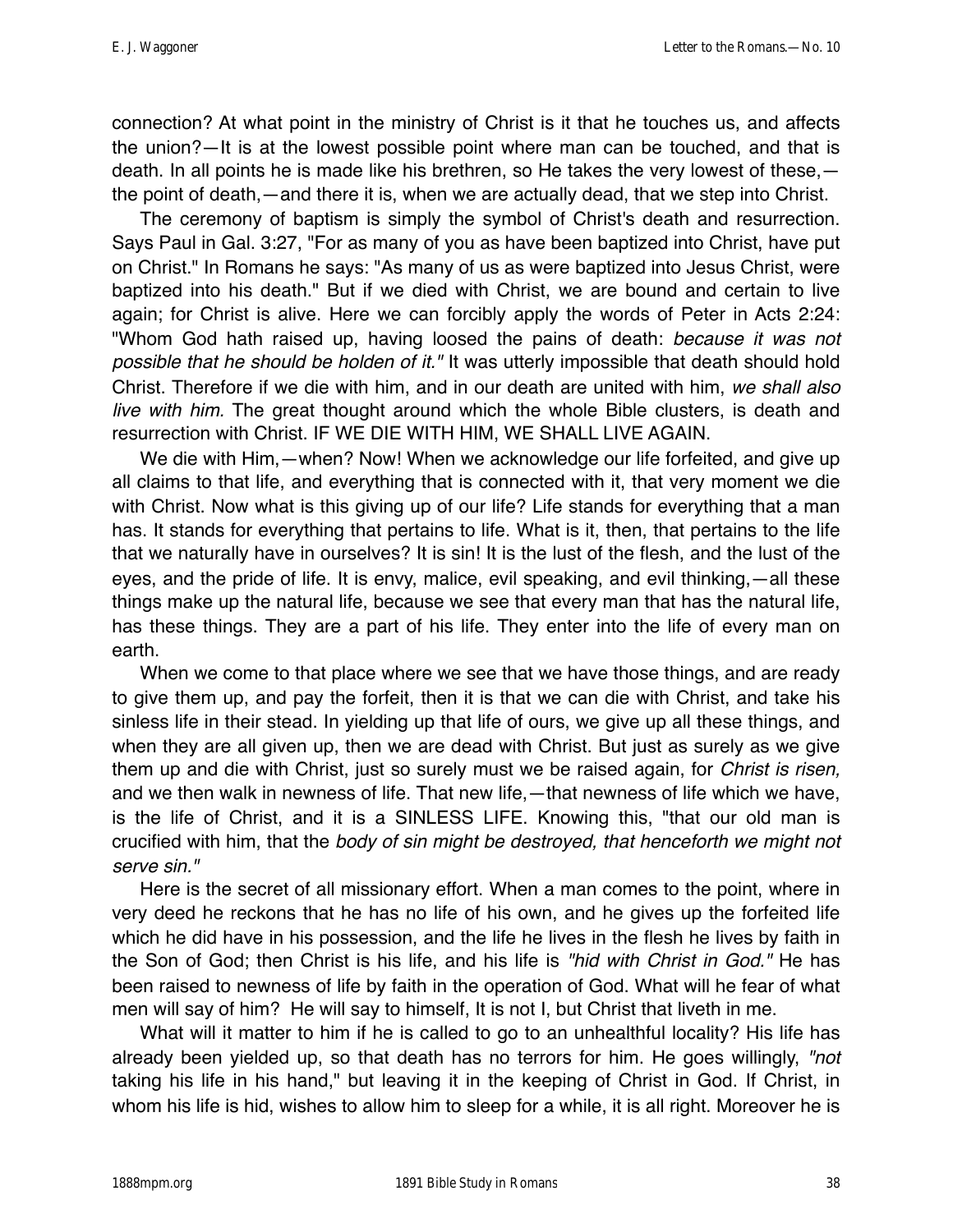not discouraged by difficulties in the work to which Christ has assigned him; for he has practical knowledge of the power of Christ and he knows that he who cast down the high things that had exalted themselves in his own heart against Christ, is able to subdue all things unto himself. The life that he lives is the life of Christ, provided only, that every moment of his life he yields himself and is as thoroughly consecrated as he was at the time he died.

It is necessary that we die continually, and that we continually know the power of God, and of the resurrection of Christ. For "we are saved by his life." We must know and experience the same power that God wrought in Christ when he raised him from the dead. We take that power,—How? "Buried with him in baptism, wherein also ye are risen with him through the faith of the operation of God, who hath raised him from the dead."

It is simply a matter of making the resurrection of Christ a practical thing in our lives. It is simply believing that what God could do for Christ, as he lay in the grave, he can do for us. That power which brought forth Christ from the dead can keep us alive from the dead. If we have the life of Christ, and it is working in us, it must do for us all that it did for him when he was in Galilee and Judea.

What a precious thought it is that our lives are not our own. We have but the life of Christ. It is this thought that makes a man triumph even in death. Why? The sting of death is gone! Death does not sting the righteous man, because he is freed from sin. It was the knowledge of this that enabled the martyrs like Jerome and Huss to go to the stake, singing songs of triumph and victory. "Fear not them that kill the body, but are not able to kill the soul; but rather fear him that is able to destroy both soul and body in hell."

Our lives are hid with Christ in God, so that we fear not the power of wicked men, or of the devil himself. When we have given ourselves to Christ, and our life is hid with him, what matters it whether this life be cut off soon or not? We walk with Christ, and he controls our lives. Wicked men or devils can no more touch our life than they could hold Christ in the grave.

Oh, that we might feel the power of that life and know that we are His! When we do get it, the power of God will accompany the message, as we go forth bearing it. What difference if men bring reproaches on us,—we are dead, and our life is hid with Christ in God; and the life we live, we live in him, and through faith in him. This is the power of the gospel, and the hope that makes the Christian triumph even in death. It is the hope of the resurrection; for when the man is called to lie down and sleep, he sleeps in Jesus. His life is just as sure, and even surer, then, than if he were alive upon the earth. His probation is sealed; he has fought a good fight; he has finished his course, and kept the faith. Well might the apostle say that he did not sorrow for those who slept, as for those who had no hope.

When the church of God, and the ministers of God have died indeed, giving up everything that has pertained to their own life, then they will belong to Christ in deed and in truth. If Christ is willing to entrust us with some of these things; if we are to be spared on earth for a while, it is all right. If on the other hand he thinks best to take us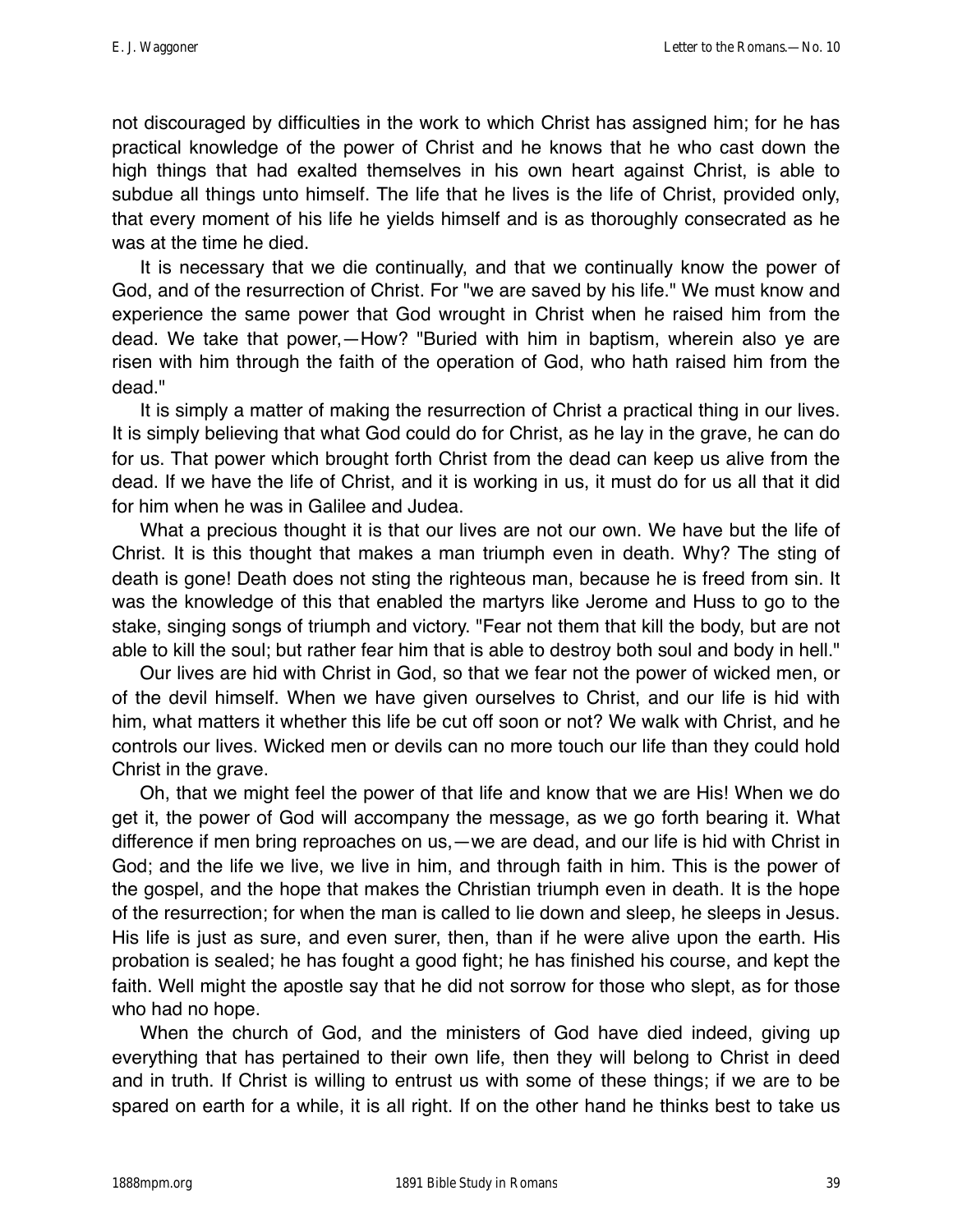away, that is all right too. Whether sleeping in the grave or working for the Master on the earth, matters not, for it is Christ all the time.

When we get hold of these ideas, and make them ours, and we may have them as soon as we please, they are precious to us. Having counted the cost of giving up all those things that have been dear to us, if we are prepared to count them all but loss for the excellency of the knowledge of Jesus Christ our Lord, then we can yield ourselves wholly to Christ. Just as soon as we are willing to count the cost, and to let ourselves be crucified with Christ; by giving up the pride of life, the lust of the flesh, and all those things, which have pertained to our old life, making no provision for the flesh, then the power of Christ comes upon us. But we are living yet on earth! Yes, but we have given up our life, and all there is to us is Christ working in us.

The very moment that a man denies everything pertaining to the flesh, that very moment he can say that Christ is his, and that he has the life of Christ. How does he know it? Through faith in the operation of him that raised Christ from the dead!

 "Knowing this, that our old man is crucified with him, that the body of sin might be destroyed, that henceforth we should not serve sin. For he that is dead is freed from sin. Now if we be dead with Christ, we believe that we shall also live with him: knowing that Christ being raised from the dead dieth no more; death hath no more dominion over Him."

Christ's life is an eternal life. He voluntarily went under the dominion of death. By doing this he demonstrated his power over death. He went down into the grave to show that right there, while bound by the chains of the prison house of the grave itself, he had power to burst those fetters asunder, and come forth free and a conqueror. Therefore since he dies no more, and we take that sinless life of his, then we can reckon ourselves dead unto sin, but alive unto God through Jesus Christ our Lord. As death can have no dominion over him, so sin, which is the sting of death, can have no dominion over us.

A questioner may say, "You make it out that we ought never to sin any more,—you leave no room for sin." But is not that what the Bible says? "For sin shall not have dominion over you; for ye are not under the law, but under grace." We belong to the Lord Jesus Christ. How? By death, we make no provision for the flesh to fulfill the lusts thereof. There is such a thing as a complete surrender to Christ,—when we give up everything, and then trust to his power to keep us in that state. And I thank God that he is able to do it.

Men start out on dangerous expeditions,—some to conquer a country, and when they reach that land, they burn the boats they came in, so they cannot go back if they desired to. It is right for us to count well the cost. There is no use to make a headlong plunge into the battle. Look over the whole ground. Here is this pleasure, and that indulgence; can I give them up? They have been very dear to me, they have become entwined around my very life itself. They are identified with me, so that they show themselves in my very countenance, they are imbedded in my very character and are a part of myself. I have clung to them as I have clung to life itself. But Christ was not in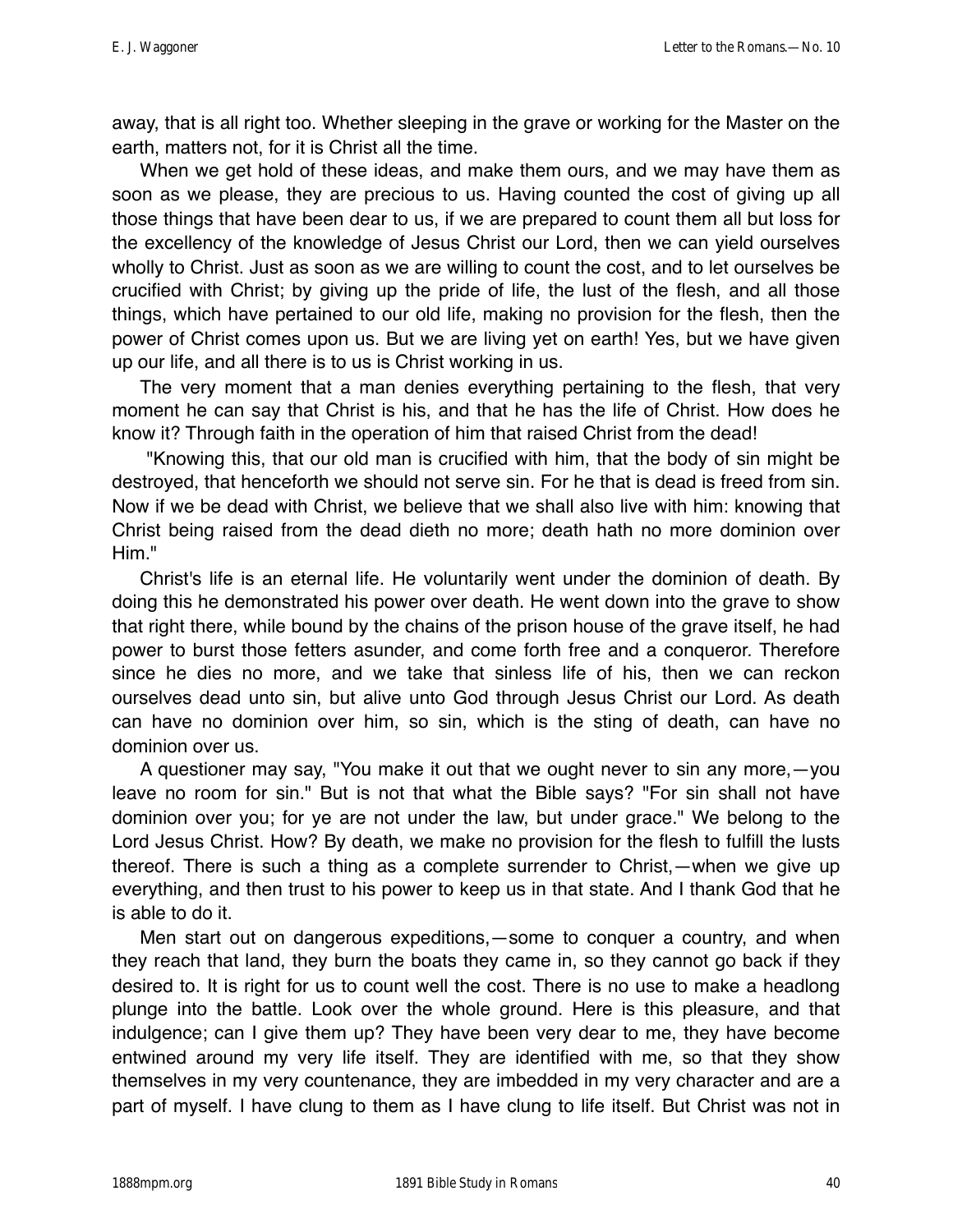them, they do not savor of the life of Christ at all. For the joy that was set before him, he endured the cross. *Can I, for the sake of sharing that joy,* ENDURE THAT *cross?* Can I give up the pleasures of sin for a season, in order to share the riches of Christ, and the joy of his salvation? These are the questions we must ask ourselves.

Look up, and place your eyes on Christ and the joy of present salvation. They form the opposite side of the picture. There is the joy of having an infinite power working in us. For that joy which we can have now, are we willing to give up everything, and to become sharers of the sufferings of Christ, and to be made partakers of his death, and the power of his resurrection? This is a joy that will last forever, so let us burn the boats and the bridges behind us! Can we give up all these things that have been so dear to us, can we give them up *forever?* That is the hard part.

Says one, "I have tried to give up these things before, and I have fallen again, now how do I know but what I shall fall again?" Ah no, you are not making a new resolution this time, you are not turning over a new leaf, and saying that you are going to do better. You are merely letting the old life and all the resolutions go. Simply say, I know that there is power in God. And that same power which spoke the world into existence, that same power which brought Christ forth from the tomb,—into the hands of that power I will yield myself, and let it sustain and keep me in the new life. And day by day as we do that, our hearts will go out in thankfulness to God for his wonderful power.

It is not ours to make provision for the flesh in the lusts thereof; but we must step out and take hold of the life of Christ, and feel that the power of God is working in us. When we feel that power working,—that miracle which is wrought in us,—the temptations to which we have yielded so often, the sinful practices to which we have given way, will be overcome, and we will rise superior to them. Then we can go out into the world, in the power of Christ, and carry the message, as we never have done before.

How is it that we will have more power? Because we know that if God can work that miracle for us, he can do it for any one. Our work from a human standpoint is an impossible one; difficulties arise on every hand; but we have a knowledge of what the power of God can do, and therefore go forth in faith that he who can cast down imaginations in our hearts, and every high thing that exalteth itself against the knowledge of God, and can bring into captivity every thought to the obedience of Christ, can do that same work for others, since he has done it for us. It was that same power which caused the walls of Jericho to fall down before the people of God. I am so thankful that the God who has called us to be his servants is a God of infinite power. Take hold of that power and prove it for yourselves.

"Likewise reckon ye also yourselves to be dead indeed unto sin, but alive unto God through Jesus Christ our Lord." "Likewise"—Like what? *Like as Christ was raised from the dead to be dead no more, so likewise reckon yourselves to be dead unto sin to sin no more.* Is that true? Note it carefully,—that sin shall have no more dominion over you. That is what the Bible says. We are no longer under the law, but under grace. We are no longer under condemnation, but the grace of God resteth upon us. The spirit of glory and of grace is present with us.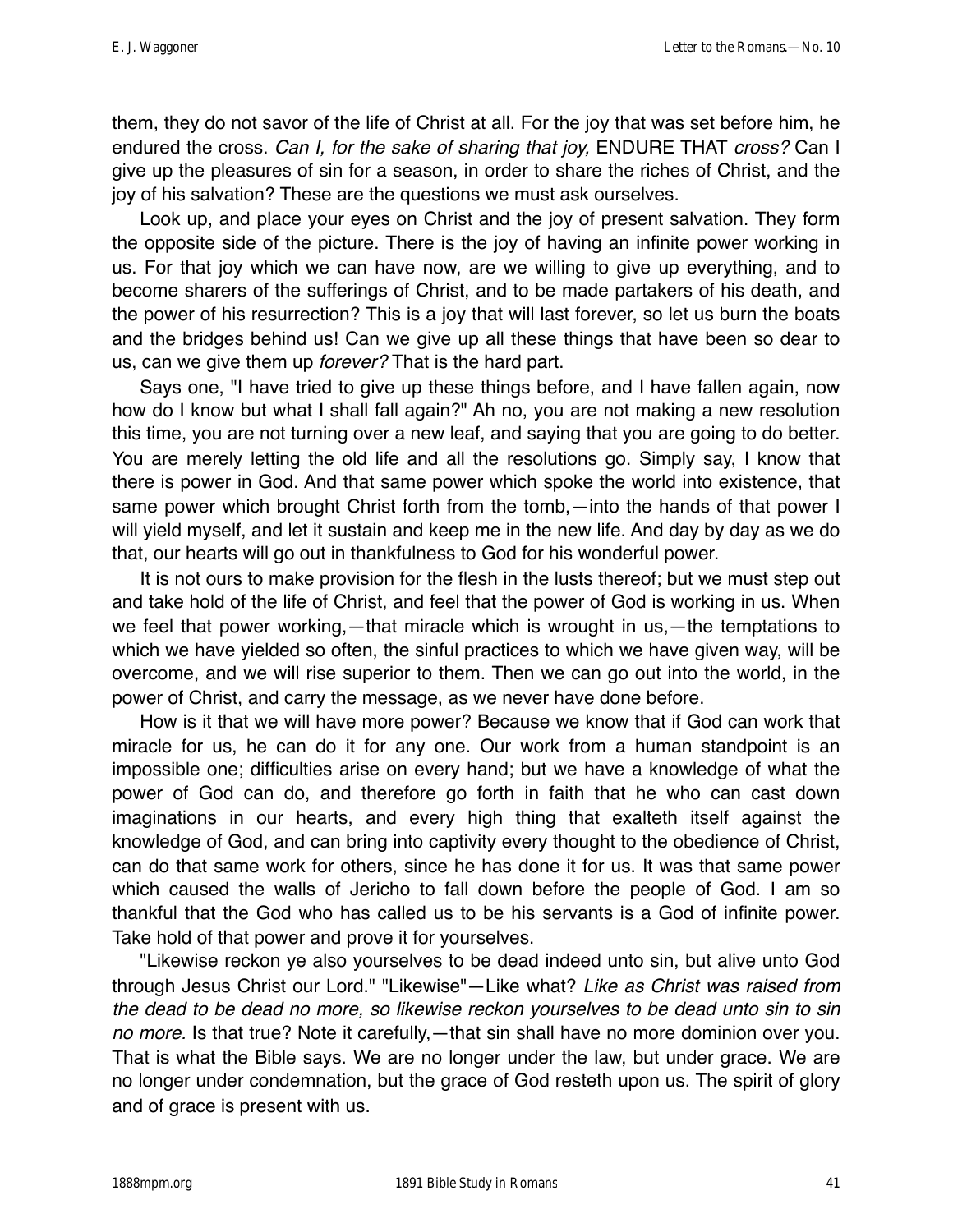There is power in Christ. What is that power? Notice. Grace is favor! In the favor of God there is life. Then what is the power of the grace of Christ? It is the power of an endless life. If men really believe that Christ is risen from the dead, they can believe that they are dead unto sin, but alive unto God, and free from sin. Does the apostle mean free from sin? It is a solemn, but a glorious thought. How thankful ought men to be that they can have that confidence in the power of God through Christ that they can without any mental reservation take this chapter and believe it. Yes, believe these very words, "He that is dead is freed from sin . . . reckon ye yourselves to be dead indeed unto sin, but alive unto God through Jesus Christ."

But is it true that man can live without sin? In the last part of the chapter we read, "For when ye were the servants of sin, ye were free from righteousness." We all know what that means. Our past experience is not so pleasant to look back over. In it we see no good. Now why was it that we were free from righteousness?—Because we were the servants of Satan. "But now, being made free from sin, we are become the servants of righteousness." Christ is the author of righteousness. The service we render is his. Which are we, the servants of Christ or the servants of Satan? When we were the servants of Satan, we did not do any righteousness. But now we are the servants of God. "Yield yourselves unto God, as those that are alive from the dead, and your members as instruments of righteousness unto God." "Know ye not that to whom ye yield yourselves servants to obey, his servants ye are to whom ye obey; whether of sin unto death, or of obedience unto righteousness?"

There are just two services. The service of Satan, which is of sin unto death, and the service of Christ, which is of obedience unto righteousness. A man cannot serve two masters. All believe that. Then it is impossible to serve sin and righteousness at the same time. Now we call ourselves Christians. That means—what? Followers of Christ! But in all our Christian experience we have left little loopholes along here and there for sin. We have never dared to come to that place where we would believe that the Christian life should be a sinless life. We have not dared to believe it or preach it. But in that case we cannot preach the law of God fully. Why not? Because we do not understand the *power* of justification by faith. Then without justification by faith it is impossible to preach the law of God to the fullest extent. Then to preach justification by faith does not detract from or lower the law of God but is the only thing that exalts it.

Now can we be the servants of Christ while we are committing sins, and making provision for the flesh to fulfill the lust thereof? Is Christ the minister of sin? Whose servants are we while we are committing sin? We are the servants of sin, and sin is of Satan. Now if a Christian (?) is committing sin part of the time, and doing righteousness the rest of the time, it must be that Satan and Christ are in partnership, so that he has only one master, for he cannot serve two masters.

But there is no consort between light and darkness,—between Christ and Belial. They are in deadly antagonism, they are opposed to each other, and they have fought a fight even to the death. There is no quarter on either side. Then it is utterly impossible for man to serve these two masters. He must be on the one side or the other. "Know ye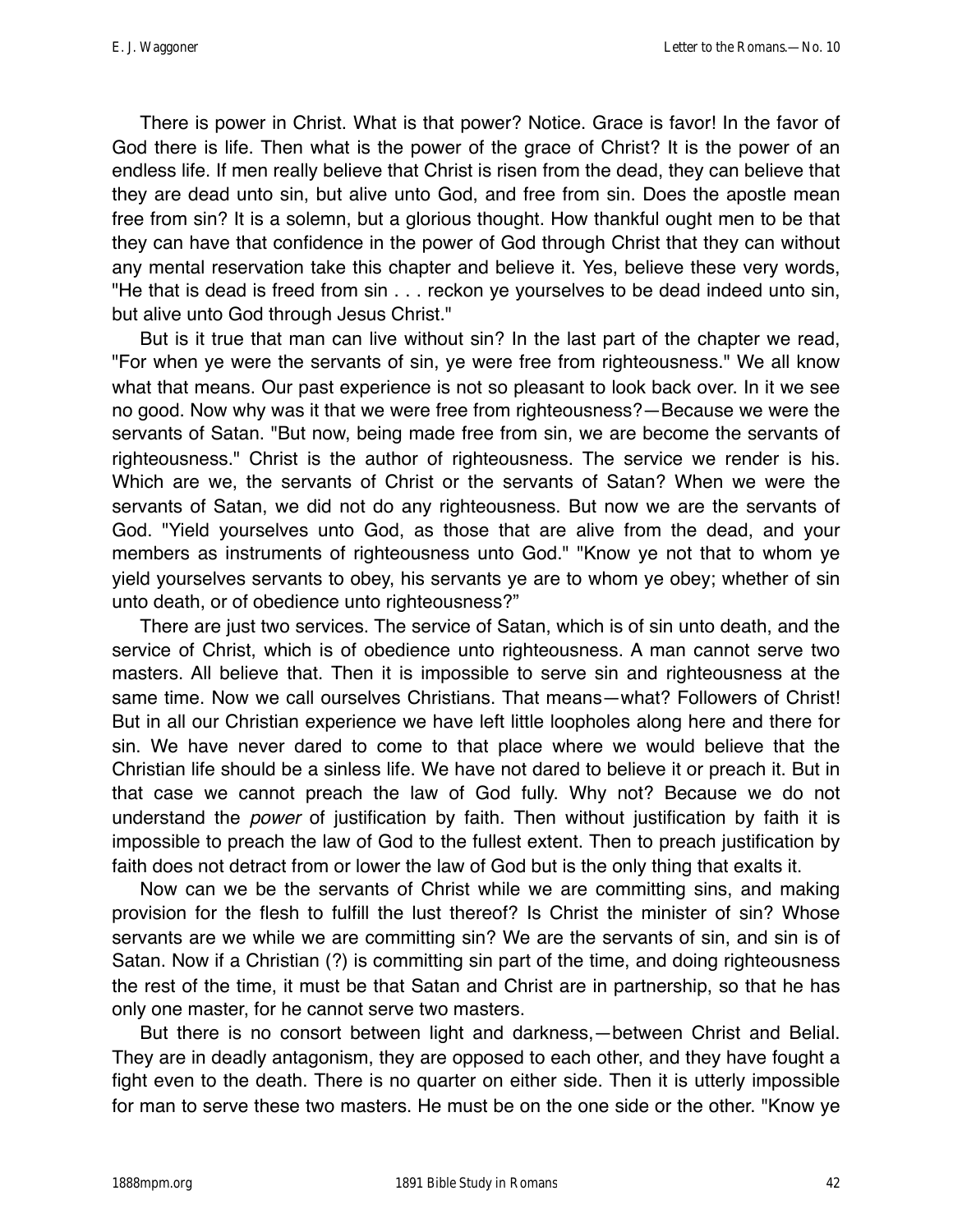not, that to whom ye yield yourselves servants to obey, his servants ye are to whom ye obey; whether of sin unto death or of obedience unto righteousness?" We know *enough about being servants of sin.* We have yielded ourselves as instruments of unrighteousness unto sin.

Now the question comes: How am I going to become a servant of Christ, so that I will be able to die to my old life? *"To whom ye yield yourselves servants to obey, his servants ye are whom ye obey."* The word rendered "servant" really means a "bondservant." Just the moment that I yield myself to Christ to become his servant, that very moment I am His bond-servant. That very moment I belong to him. How do I know that Christ will accept my service if I do give it him? Because he has bought that service and paid the price for it. And in all those years that I yielded myself a servant to sin, I have been defrauding him of his right. But all this time that I have been keeping back my service, he has been going about searching for me, and seeking to draw me to him. And when we say, "Here, Lord, here I am, I give myself to thee," that very moment Christ has found us, for he has been seeking for us, and we are his servants.

But how do we know that we are going to continue in his service? How do we know that we can live the life of Christ? Just in the same way that we know we have lived the life of sin. When we take this matter into account as to whose servants we will be, we want to take into account the power of the two masters. When we were the servants of sin, we were *free from righteousness,* because Satan swayed us, and used us in whatever way he would, and we were at the mercy of his power.

Is sin stronger than righteousness? Is Satan stronger than Christ? No! Then as Christ has proved himself to be the stronger of the two, and just as surely as when we were the bond-servants of sin, it had power to keep us free from righteousness; so when we yield ourselves as bond-servants unto Christ, he has *power to keep us from sin.* The battle is not ours; it is God's. I said that Christ and Satan were not in partnership, but that there is the bitterest antagonism between them.

All are familiar with the words, "The Great Controversy between Christ and Satan." It is a household phrase among us. What is the controversy over? It is over the souls of men, and the place of their abode. Who shall have your service and mine, is the question that they are fighting over. The controversy is between Christ and Satan. They are not only the principal ones in the controversy, but the whole controversy is between them, and them alone.

We have this much to say,—neither one of them can take our service against our will. Of ourselves we have no power to stand against Satan; we have tried that. We have no power to meet him; we cannot face him and conquer him. We have no power at all; but at the same time we know that we do not want to be his servants. Yes; and we will not only say, I do not want to be his servant, but, I *will not* be his servant. So instead of putting our strength against Satan, we *yield* ourselves to Christ, and repeat over and over again, like David the psalmist, "O Lord, truly I am thy servant; I am thy servant, and the son of thine handmaid: thou hast loosed my bonds." Ps. 116:16.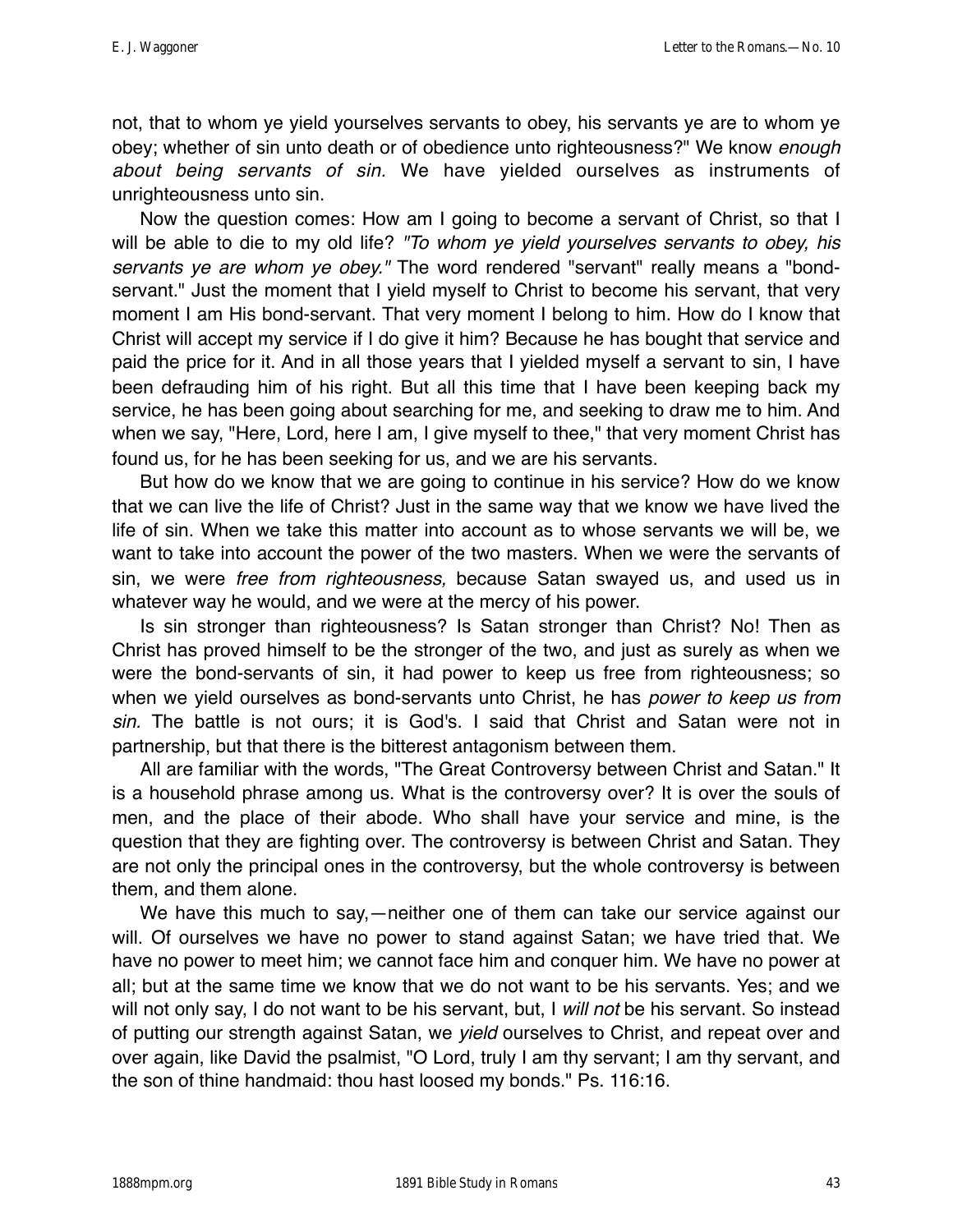What? I was a bond-servant of Satan's, but just the moment I said to Christ, "I will be your servant," he loosed my bonds, and took upon himself the responsibility of defending me against Satan, who has no right to me. So when Satan comes to take me back and make me his bond-servant again, Christ meets him, even as he met him when he was here upon the earth. So simply tell your own heart, and Satan, that you are Christ's, and that he has loosed your bonds. Then you are loosed indeed. You have counted the cost, and now you can take the words of David and repeat them over and over.

Your life is no longer your own, it is the life of Christ. His life, his very existence, is pitted against Satan. The battle goes over our heads, for we are dead, and our life is hid with Christ in God. Says the psalmist, "Thou shalt keep them in the secret of thy presence from the pride of man: thou shalt keep them secretly in a pavilion from the strife of tongues." The battle between Christ and Satan is being waged over our heads, and we are hid in the secret pavilion. This is the victory that overcometh the world, for Christ has gained the victory over Satan, and by grasping the promises of Christ by faith, and laying hold upon the life of Christ, the victory over Satan is ours.

Does not Christ say that all power is given him in heaven and in earth? Note the precious words in Eph. 1:19-21: "And what is the exceeding greatness of his power to us-ward who believe, according to the working of his mighty power, which he wrought in Christ, when he raised him from the dead, and set him at his own right hand in the heavenly places, far above all principality, and power, and might, and dominion, and every name that is named."

That same power which placed Him in that exalted position which is far above all principality and power,—what *has it done* for us? "Quickened us together with Christ, and hath raised us up together, and made us sit together in heavenly places in Christ Jesus." Where is it that we are placed? "Far above all principality and power."

Then the *victory* is ours in Christ, and he has gained the victory already. He has conquered a peace for us. Just as surely as he gives His peace to us, just that surely has he gained the victory for us. So in the hour of trial we have a victory that is already gained. Well may we say that the battle goes over our heads, and great is our peace. There is peace all the time.

The strength of the Christian lies in submitting,—the victory in yielding to Christ, so that he may keep us in his presence, and cover us up in his pavilion from the strife of tongues. Then it does not matter how great the trial may be, if we have Christ, there will be peace in our hearts.

O that every one in this house may be filled with a desire to have Christ and his righteousness, that this very night we may take his word and be inspired by its inspiration, and then we shall have and shall be able to live the life of Christ. Then we can go about as missionaries for Christ and do good. When we take that power which we have by faith in him, it will not be long till the work will be cut short in *righteousness,* and we shall see him, who not having seen, we love.